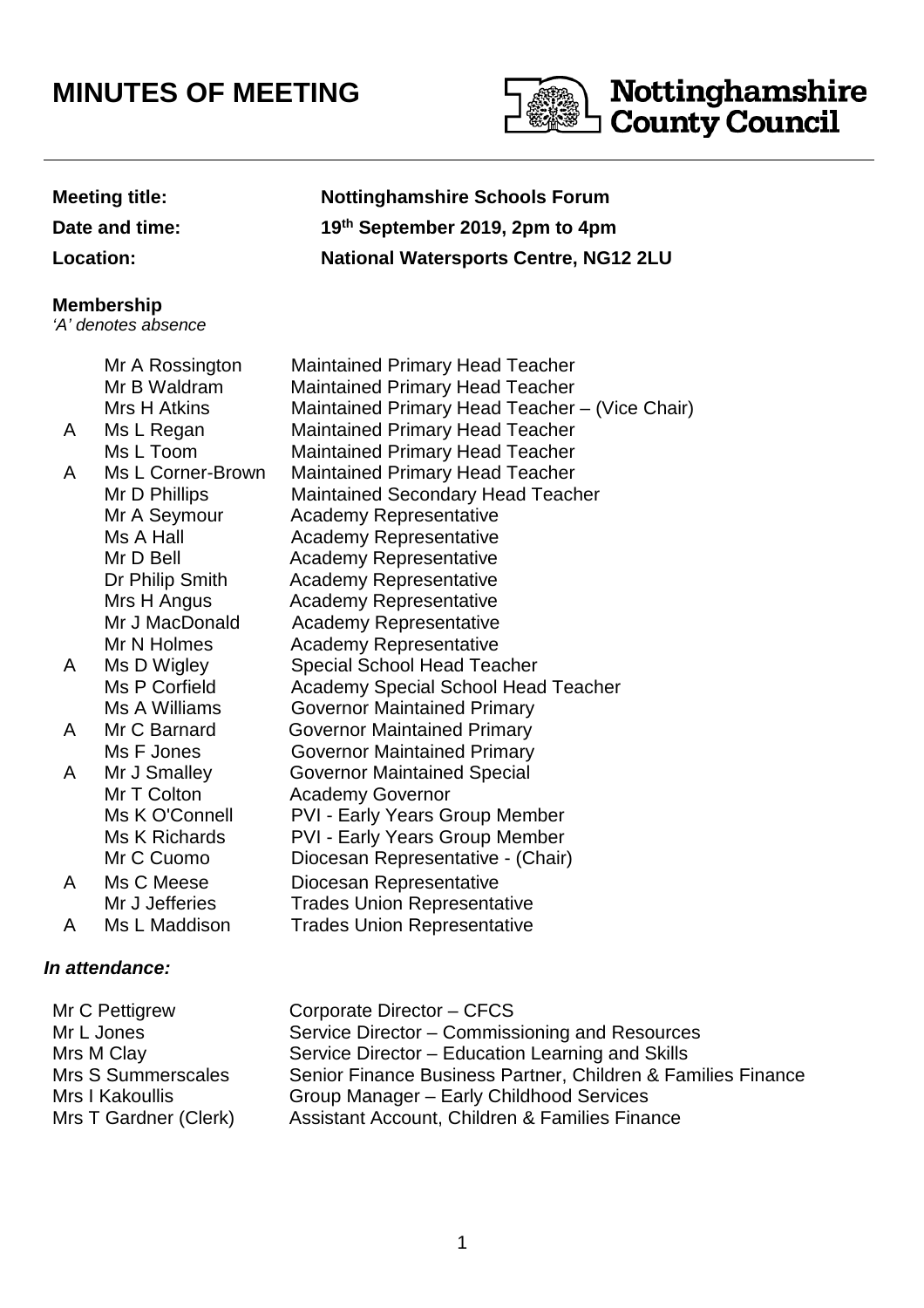| 1. | Welcome                                                                                                                                                                                           |                                                                                                                                                 |                                                                                                                                                                                                                                                                                                                                            |               |
|----|---------------------------------------------------------------------------------------------------------------------------------------------------------------------------------------------------|-------------------------------------------------------------------------------------------------------------------------------------------------|--------------------------------------------------------------------------------------------------------------------------------------------------------------------------------------------------------------------------------------------------------------------------------------------------------------------------------------------|---------------|
|    |                                                                                                                                                                                                   | Carlo welcomed all members to the meeting.                                                                                                      |                                                                                                                                                                                                                                                                                                                                            |               |
|    | <b>Apologies</b>                                                                                                                                                                                  |                                                                                                                                                 |                                                                                                                                                                                                                                                                                                                                            |               |
|    | Claire Meese and Larraine Maddison.                                                                                                                                                               |                                                                                                                                                 | Apologies were received from Lynn Corner-Brown, Dawn Wigley, Colin Barnard, Joan Smalley,                                                                                                                                                                                                                                                  |               |
| 2. | Minutes $-13th$ June 2019                                                                                                                                                                         |                                                                                                                                                 |                                                                                                                                                                                                                                                                                                                                            | <b>ACTION</b> |
|    | <b>Page 2</b> action point – replying to a question previously asked by Ly Toom if there<br>were less appeals – Laurence Jones advised that there was no change and the<br>appeals remain static. |                                                                                                                                                 |                                                                                                                                                                                                                                                                                                                                            |               |
|    | Minutes approved as accurate and correct                                                                                                                                                          |                                                                                                                                                 |                                                                                                                                                                                                                                                                                                                                            |               |
| 3. | 3a - Election of Chair and Vice Chair                                                                                                                                                             |                                                                                                                                                 |                                                                                                                                                                                                                                                                                                                                            |               |
|    | <b>Chair</b><br>second the nomination.                                                                                                                                                            |                                                                                                                                                 | Karen O'Connell nominated Carlo Cuomo, Tony Colton and James MacDonald                                                                                                                                                                                                                                                                     |               |
|    | Votes for                                                                                                                                                                                         | Votes against                                                                                                                                   | Abstentions                                                                                                                                                                                                                                                                                                                                |               |
|    | 17                                                                                                                                                                                                | 0                                                                                                                                               | $\Omega$                                                                                                                                                                                                                                                                                                                                   |               |
|    | <b>Vice Chair</b>                                                                                                                                                                                 |                                                                                                                                                 | Carlo Cuomo nominated Helen Atkins, Karen O'Connell second the nomination.                                                                                                                                                                                                                                                                 |               |
|    | Votes for                                                                                                                                                                                         | Votes against                                                                                                                                   | Abstentions                                                                                                                                                                                                                                                                                                                                |               |
|    | 16                                                                                                                                                                                                | $\Omega$                                                                                                                                        | $\overline{0}$                                                                                                                                                                                                                                                                                                                             |               |
|    |                                                                                                                                                                                                   | Council to discuss the role and a way forward.                                                                                                  | Carlo Cuomo was happy to continue with the role of chair for another year but<br>expressed a need for a succession plan for future members to take on this role.<br>Carlo Cuomo asked that if any members were interested in the role as chair or vice<br>chair for them to contact either himself or colleagues at Nottinghamshire County |               |
|    | <b>3b. School Forum Constitution</b>                                                                                                                                                              |                                                                                                                                                 |                                                                                                                                                                                                                                                                                                                                            |               |
|    | Carlo Cuomo presented the paper.                                                                                                                                                                  | this would be talked about at the next early years consultation group.                                                                          | Karen O'Connell was aware that a new representative was required for forum and                                                                                                                                                                                                                                                             |               |
|    |                                                                                                                                                                                                   | member could stand again for nomination and a position on the forum.                                                                            | Helen Atkins questioned the term, and her understanding was that after 10 years, a                                                                                                                                                                                                                                                         |               |
|    |                                                                                                                                                                                                   | Marion advised that this was true between the $1st$ and $2nd$ term of 5 years.<br>has been a member for 10 years or more must stand down.       | Toni Gardner advised the Nottinghamshire constitution states that any person who                                                                                                                                                                                                                                                           |               |
|    | on the position from the sector.<br>Nottinghamshire County Council.                                                                                                                               | Carlo Cuomo advised that we need to demonstrate a replacement had been<br>advised that after the meeting a further discussion was required with | Karen Richards asked what the process would be if there was no-one willing to take<br>sought, in order to be transparent and open, and asked when the next early years<br>consultation group was. Karen Richards confirmed 16 <sup>th</sup> October. Carlo Cuomo                                                                           |               |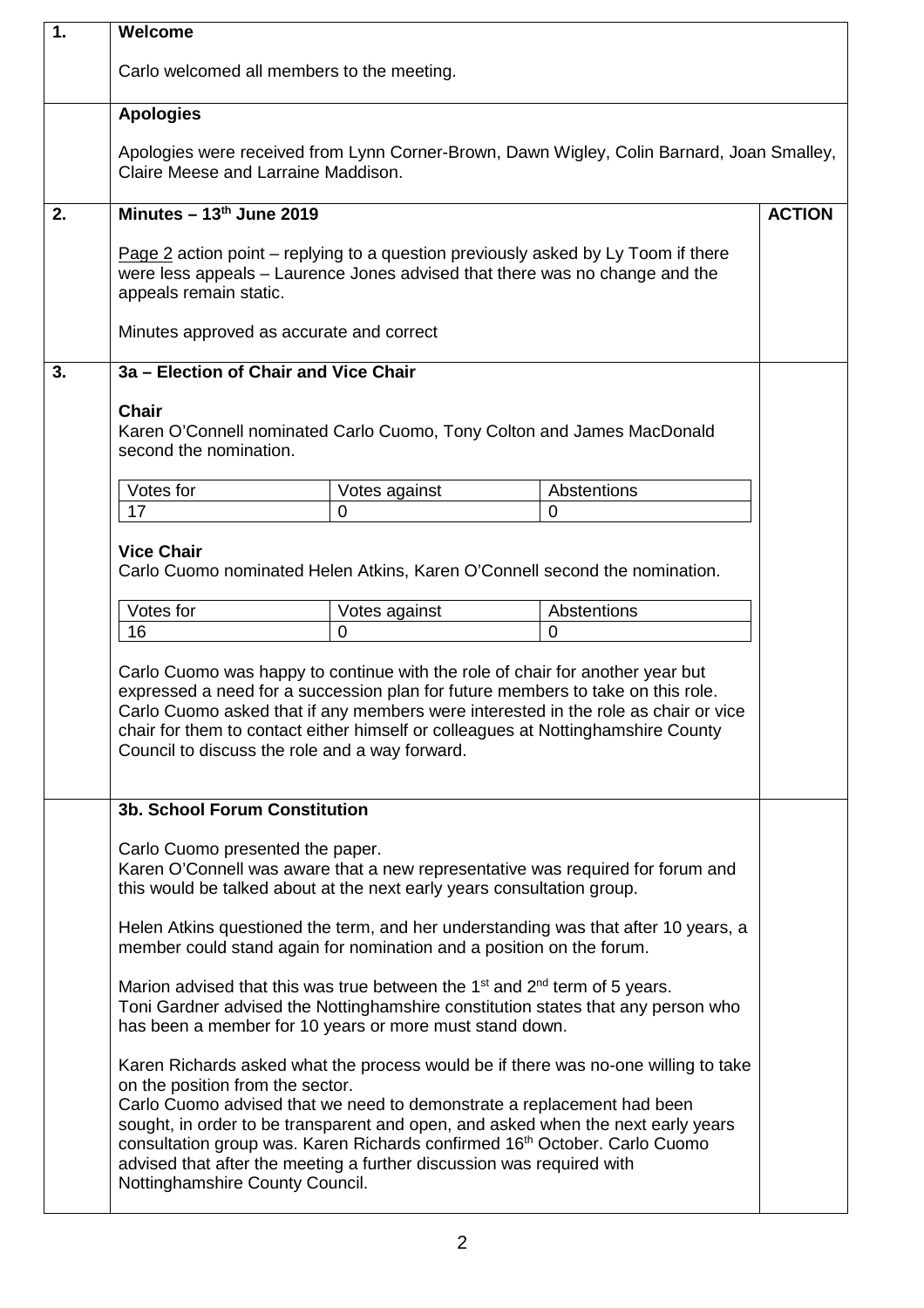| retained duties are.                   | Halina Angus referred to point 5 of the report and asked what general duties and                                                                                                                                                        |                                                                                                                                                                                                                                  |           |
|----------------------------------------|-----------------------------------------------------------------------------------------------------------------------------------------------------------------------------------------------------------------------------------------|----------------------------------------------------------------------------------------------------------------------------------------------------------------------------------------------------------------------------------|-----------|
|                                        | Toni Gardner advised she would advise the forum members what these duties<br>were. - Retained duties are statutory duties for LA's to action on behalf of all<br>schools and the Local Authority receives around £1.7m                  |                                                                                                                                                                                                                                  | <b>TG</b> |
| <b>RECOMMENDATION</b>                  |                                                                                                                                                                                                                                         |                                                                                                                                                                                                                                  |           |
| <b>That the Schools Forum:</b>         |                                                                                                                                                                                                                                         |                                                                                                                                                                                                                                  |           |
| Agrees the following: -                |                                                                                                                                                                                                                                         |                                                                                                                                                                                                                                  |           |
| meeting.                               |                                                                                                                                                                                                                                         | 1) More work and investigation required regarding the action that should take<br>place in the event of a shift from one sector to another when we have full<br>membership in place. Feedback to members at the next school forum | <b>MC</b> |
| Votes for                              | Votes against                                                                                                                                                                                                                           | Abstentions                                                                                                                                                                                                                      |           |
| 17                                     | $\mathbf 0$                                                                                                                                                                                                                             | $\mathbf 0$                                                                                                                                                                                                                      |           |
|                                        | 2) All updated September 2018 documents be uploaded onto the public website.                                                                                                                                                            |                                                                                                                                                                                                                                  |           |
| Agreed                                 |                                                                                                                                                                                                                                         |                                                                                                                                                                                                                                  |           |
|                                        | appoint a new early year's representative.                                                                                                                                                                                              | 3) In line with the constitution term of office, LA and Early Years sector needs to                                                                                                                                              |           |
|                                        | Point has been discussed, outcome from the early years consultation group on the<br>16 <sup>th</sup> October needs communicated back, may need legal advice on this.                                                                    |                                                                                                                                                                                                                                  |           |
| 3c. Review of Schools Forum Membership |                                                                                                                                                                                                                                         |                                                                                                                                                                                                                                  |           |
| Carlo Cuomo presented the paper.       |                                                                                                                                                                                                                                         |                                                                                                                                                                                                                                  |           |
| increase by one the academy members.   | Sue Summerscales explained that paragraph 4 links in with the school forum<br>constitution paper and recommendation 1, where pupil numbers indicate that we<br>need to reduce our members by one for the primary maintained members and |                                                                                                                                                                                                                                  |           |
| <b>RECOMMENDATION</b>                  |                                                                                                                                                                                                                                         |                                                                                                                                                                                                                                  |           |
| <b>That the Schools Forum:</b>         |                                                                                                                                                                                                                                         |                                                                                                                                                                                                                                  |           |
| 1) Notes the content of the report.    | 2) Agrees to the membership as set out in paragraph 4 of the report.                                                                                                                                                                    |                                                                                                                                                                                                                                  |           |
| Reported was noted and agreed          |                                                                                                                                                                                                                                         |                                                                                                                                                                                                                                  |           |
|                                        |                                                                                                                                                                                                                                         |                                                                                                                                                                                                                                  |           |
|                                        |                                                                                                                                                                                                                                         |                                                                                                                                                                                                                                  |           |
|                                        |                                                                                                                                                                                                                                         |                                                                                                                                                                                                                                  |           |
|                                        |                                                                                                                                                                                                                                         |                                                                                                                                                                                                                                  |           |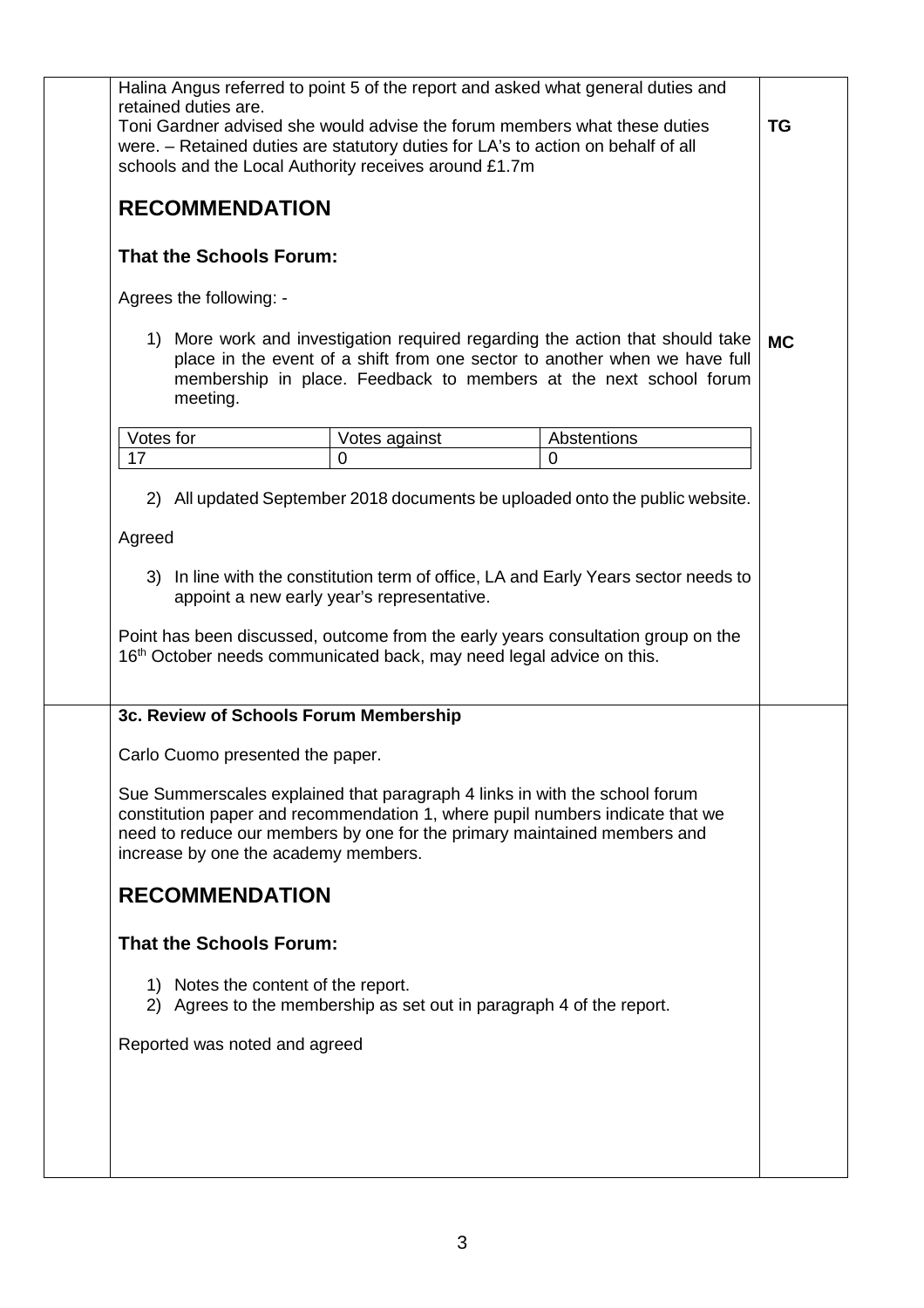#### **3d. DSG Budget Monitoring**

Sue Summerscales presented the paper and explained this was the first paper bought to forum to show monitoring of the whole Dedicated School Grant.

Explained the table on page 2.

Schools' block is always shown as fully spent as all of this is delegated. High Needs' block has a predicted overspend, mainly due to pupils with EHCPs, the LA have recently received a new package that will cost £167k for the remainder of this financial year and top up recoupment from other LA's has also placed a further pressure on the High Needs by £165k.

Early years block is predicting an underspend, this is based on the current trend where we are seeing a large dip in numbers during the autumn term compared to January numbers which are used by the ESFA to allocate this funding block out to authorities.

Central Services block is predicting on overspend, due to the education psychology service, a budget that the LA have not been allowed to increase since 2013. Increase is due to inflation, officers have looked to cover this from other areas within the central block, however there are no underspends to do this.

Sue Summerscales explained the table on page 3, and what was meant by the term 'un-ringfenced' – There is additional reserve as detailed in point 11 of the paper, this being the 'growth fund' which was ringfenced by Forum Members for basic need growth and new schools.

Andy Seymour requested clarification on paragraph 11 as it read as though funding would be allocated on general increase - 'in year changes to pupil numbers that schools would not otherwise receive funding for'

Sue Summerscales confirmed this was not general increase but basic need growth, thanked Andy Seymour for requesting clarification and wording to be made clearer and to clarify this is basic need growth in numbers.

Fiona Jones asked when we would know about the National Funding Formula. Sue Summerscales advised members that following the Chancellors statement we know the following: -

An increase in the minimum per pupil amount, with a consultation out currently for this to be mandatory, closing date for this is 22<sup>nd</sup> October.

Funding floor is at 1.84%, unit values up by 4%, and removal of the gains cap. Mobility in the past has been allocated on historic spend for 2020-21 this will be formula based, though we currently do not know the details of the formula used. Funding floor of 1% over 2 years has been taking out and the minimum funding guarantee (MFG) set between 0.5% to 1.84%, which means that we can not set a negative MFG.

Teacher pay grant and teachers' pension employer contributions will continue to be paid separately.

Local Authorities should receive the Authority Proforma Tool (APT) and their allocations early October. Officers have recently attended a regional finance meeting and other than the above there is no more information.

Carlo Cuomo asked if due to timing, should the November meeting be moved? Sue Summerscales advised this is dependent on when in October the information is out to Local Authorities. The deadline for APT submission is 21<sup>st</sup> January 2020 including political approval.

Last year there was a working group that looked at the formula on behalf of the Forum to narrow down options. Consultation questions and modelling could then be bought to the November meeting, with recommendations to take place in December.

A request to be part of the working group was made to member.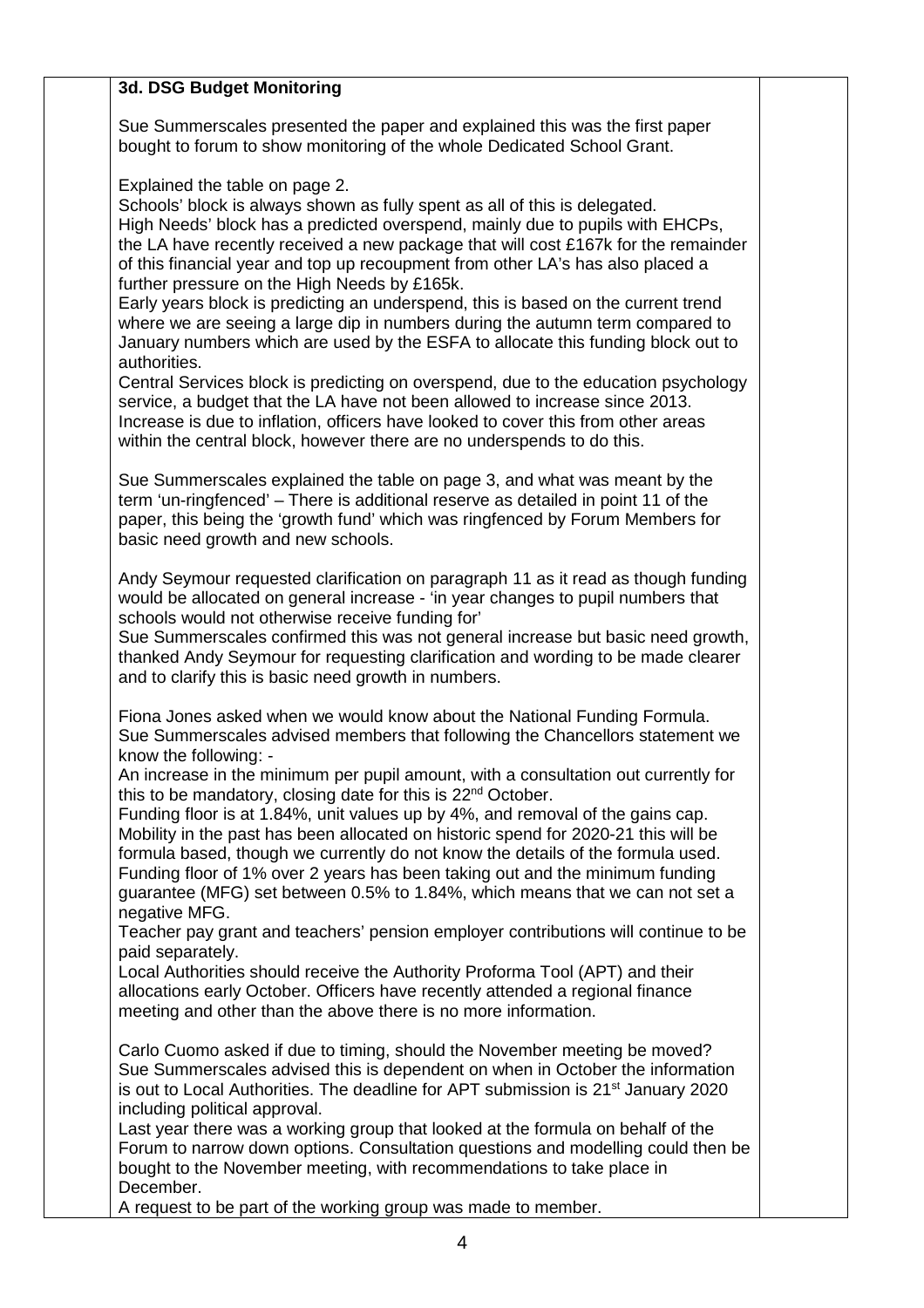| Carlo Cuomo suggested we push back the December meeting to around 14 <sup>th</sup><br>December. It was agreed to further discuss this at the November meeting when the<br>National Funding Formula will have been calculated and we have a better idea of<br>time scale.                                                                                                                                                                                                                                                                                                                                                                                                                                                    |  |
|-----------------------------------------------------------------------------------------------------------------------------------------------------------------------------------------------------------------------------------------------------------------------------------------------------------------------------------------------------------------------------------------------------------------------------------------------------------------------------------------------------------------------------------------------------------------------------------------------------------------------------------------------------------------------------------------------------------------------------|--|
| Sue Summerscales mentioned that though there's no gains cap in the National<br>Funding Formula, the Local Funding Formula can still use this factor, and may be<br>used for affordability purposes.                                                                                                                                                                                                                                                                                                                                                                                                                                                                                                                         |  |
| <b>RECOMMENDATION</b>                                                                                                                                                                                                                                                                                                                                                                                                                                                                                                                                                                                                                                                                                                       |  |
| <b>That the Schools Forum:</b>                                                                                                                                                                                                                                                                                                                                                                                                                                                                                                                                                                                                                                                                                              |  |
| 1. That the Schools Forum notes the content of the report.                                                                                                                                                                                                                                                                                                                                                                                                                                                                                                                                                                                                                                                                  |  |
| Report was noted, with a November agenda point to look at date of December<br>meeting.                                                                                                                                                                                                                                                                                                                                                                                                                                                                                                                                                                                                                                      |  |
| <b>Working group: -</b><br>Fiona Jones<br>Anne Hall<br>James MacDonald<br>Ben Waldram<br><b>Pauline Corfield</b>                                                                                                                                                                                                                                                                                                                                                                                                                                                                                                                                                                                                            |  |
| Laurence Jones updated the members on the current High Needs position, that<br>there are very few places left with special schools full. We have saturated all the<br>useable IM places in Nottinghamshire and are having to look at out of county<br>places.<br>The forecast was for 7 new education starters in September, we currently have 18.<br>The year on year increase is at 12%.<br>Carlo Cuomo thanked Laurence and all information is welcoming.                                                                                                                                                                                                                                                                |  |
| Sue Summerscales informed the members of what we currently know regards the<br>High Needs Block for 2020/21.<br>Funding floor is set at 8%, with the gains now capped at 17%.<br>In 2019/20 Nottinghamshire was capped, the cap then was at 6%, with the cap<br>raised we could hope for at least an additional £2.4m but we would need to see<br>how this flows through as allocations to Local Authorities have not yet been<br>confirmed.                                                                                                                                                                                                                                                                                |  |
| 3e - Early Years DSG Funding Proposals                                                                                                                                                                                                                                                                                                                                                                                                                                                                                                                                                                                                                                                                                      |  |
| Irene Kakoullis presented the paper and explained that the Early Years Block has<br>had an underspend for the past two years and following a meeting with other LA<br>officers and members of the early years consultation group to understand how the<br>underspend has come about, this being mainly due to a dip in October numbers<br>compared to numbers in the January, January numbers being what is used for<br>funding purposes.<br>Initially the early years members made a recommendation to increase the hourly<br>rate in 2019-20 by 10p, which was turned down as the amount is not appropriate<br>due to the pressures, we currently have on the High Needs Block and offered an<br>increase of 5p per hour. |  |
| Irene Kakoullis talked through point 7 and 8 of the paper, regards DAF and<br>deprivation funding.                                                                                                                                                                                                                                                                                                                                                                                                                                                                                                                                                                                                                          |  |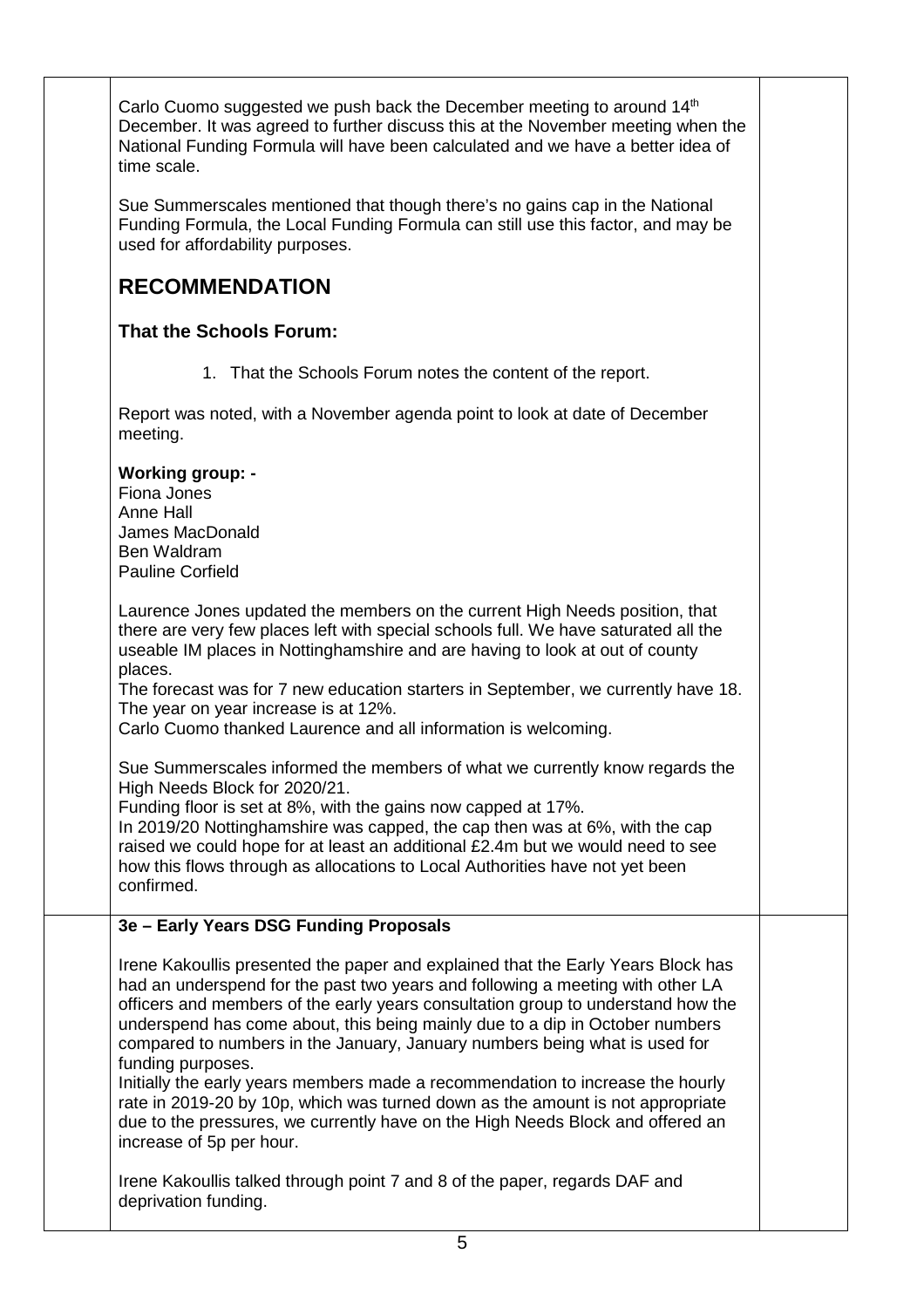| NCC and the sector are working hard to increase the current take up of DAF, Carlo<br>Cuomo acknowledged the take up being so low and asked what the reasons could                                                                                                                                                                                                                                                                                                                                                                                                                                                                                                                                                                                                                                                                                                                                                                                                   |                                                              |                                                                                                                                                         |
|---------------------------------------------------------------------------------------------------------------------------------------------------------------------------------------------------------------------------------------------------------------------------------------------------------------------------------------------------------------------------------------------------------------------------------------------------------------------------------------------------------------------------------------------------------------------------------------------------------------------------------------------------------------------------------------------------------------------------------------------------------------------------------------------------------------------------------------------------------------------------------------------------------------------------------------------------------------------|--------------------------------------------------------------|---------------------------------------------------------------------------------------------------------------------------------------------------------|
| be.<br>Karen Richards explained there could be an element of stigma, settings don't feel<br>the amount is enough, and new settings are not aware of the funding pot. A lot of                                                                                                                                                                                                                                                                                                                                                                                                                                                                                                                                                                                                                                                                                                                                                                                       |                                                              |                                                                                                                                                         |
| work is being done with the sector to address this.<br>Irene Kakoullis explained the £615 termly DAF allocation is a national set amount.                                                                                                                                                                                                                                                                                                                                                                                                                                                                                                                                                                                                                                                                                                                                                                                                                           |                                                              |                                                                                                                                                         |
| take up is static.                                                                                                                                                                                                                                                                                                                                                                                                                                                                                                                                                                                                                                                                                                                                                                                                                                                                                                                                                  |                                                              | Nottinghamshire does not perform well with take up on the 2 years old and the 75%                                                                       |
| Irene Kakoullis drew attention to the table on page 4 and highlighted that<br>Nottinghamshire's supplements funding is lower than all statistical neighbours                                                                                                                                                                                                                                                                                                                                                                                                                                                                                                                                                                                                                                                                                                                                                                                                        |                                                              |                                                                                                                                                         |
| Karen O'Connell explained that in 2018-19 the early years sector agreed to take a<br>drop in the hourly rate by 1p, the decision was reversed in year following the<br>underspend outcome and the hourly rate was put back up by a 1p.<br>3p increase to the hourly rate was first mentioned at the June meeting with a<br>decision to suspend the vote in order to understand the reason for only a 3p<br>increase to the rate.<br>Karen O'Connell as a sector we are grateful for the offer of 3p and 5p, grateful that<br>the central spend is kept at a minimal but cannot understand why the 10p increase<br>can not be given, the early years block is not for propping up the High Needs Block.<br>Schools have transferred 0.5% of their block for the past two years, if Early Years<br>was to use this percentage it would only amount to £250,000 per year based on a<br>£50m budget, it's not equitable that £2m of early years is used for High Needs. |                                                              | The Early Years Block has placed over £2m in reserves over the last two years, the                                                                      |
| Colin Pettigrew advised members that considerable consideration would be given<br>based on the recommendation made by forum for an increase over 5p.                                                                                                                                                                                                                                                                                                                                                                                                                                                                                                                                                                                                                                                                                                                                                                                                                |                                                              |                                                                                                                                                         |
| hourly rate for PVI's £4.27, and for 2020/21 either a 7 or 10p increase on the<br>current £4.17 rate with the understanding this may be reduced in coming years for<br>unforeseen circumstances or if changes in funding occur.                                                                                                                                                                                                                                                                                                                                                                                                                                                                                                                                                                                                                                                                                                                                     |                                                              | Karen O'Connell requests a 10p increase on the hourly rate for 2019-20 making the                                                                       |
| David Bell requested clarification that the High Needs Block currently has a reserve<br>of £1.7m. Sue Summerscales confirmed currently this was correct.                                                                                                                                                                                                                                                                                                                                                                                                                                                                                                                                                                                                                                                                                                                                                                                                            |                                                              |                                                                                                                                                         |
| <b>RECOMMENDATIONS</b>                                                                                                                                                                                                                                                                                                                                                                                                                                                                                                                                                                                                                                                                                                                                                                                                                                                                                                                                              |                                                              |                                                                                                                                                         |
| <b>That the Schools Forum:</b>                                                                                                                                                                                                                                                                                                                                                                                                                                                                                                                                                                                                                                                                                                                                                                                                                                                                                                                                      |                                                              |                                                                                                                                                         |
|                                                                                                                                                                                                                                                                                                                                                                                                                                                                                                                                                                                                                                                                                                                                                                                                                                                                                                                                                                     | would be subject to approval by the SOS (paragraph24 above). | 1. Approves the in-principle proposal to increase the basic hourly rate for 3-<br>and 4-year olds for 2019-20 by £0.05, backdated to 1 April 2019. This |
| Votes for                                                                                                                                                                                                                                                                                                                                                                                                                                                                                                                                                                                                                                                                                                                                                                                                                                                                                                                                                           | Votes against                                                | Abstentions                                                                                                                                             |
| $\overline{0}$                                                                                                                                                                                                                                                                                                                                                                                                                                                                                                                                                                                                                                                                                                                                                                                                                                                                                                                                                      | 16                                                           | 1                                                                                                                                                       |
| hourly rate by 10p backdated to 1 <sup>st</sup> April 2019, this is for 19-20 financial year.                                                                                                                                                                                                                                                                                                                                                                                                                                                                                                                                                                                                                                                                                                                                                                                                                                                                       |                                                              | Carlo Cuomo asked members do we recommend in-principle to increase the basic                                                                            |
| Votes for                                                                                                                                                                                                                                                                                                                                                                                                                                                                                                                                                                                                                                                                                                                                                                                                                                                                                                                                                           | Votes against                                                | Abstentions                                                                                                                                             |
| 15                                                                                                                                                                                                                                                                                                                                                                                                                                                                                                                                                                                                                                                                                                                                                                                                                                                                                                                                                                  | 0                                                            | $\overline{2}$                                                                                                                                          |
|                                                                                                                                                                                                                                                                                                                                                                                                                                                                                                                                                                                                                                                                                                                                                                                                                                                                                                                                                                     |                                                              |                                                                                                                                                         |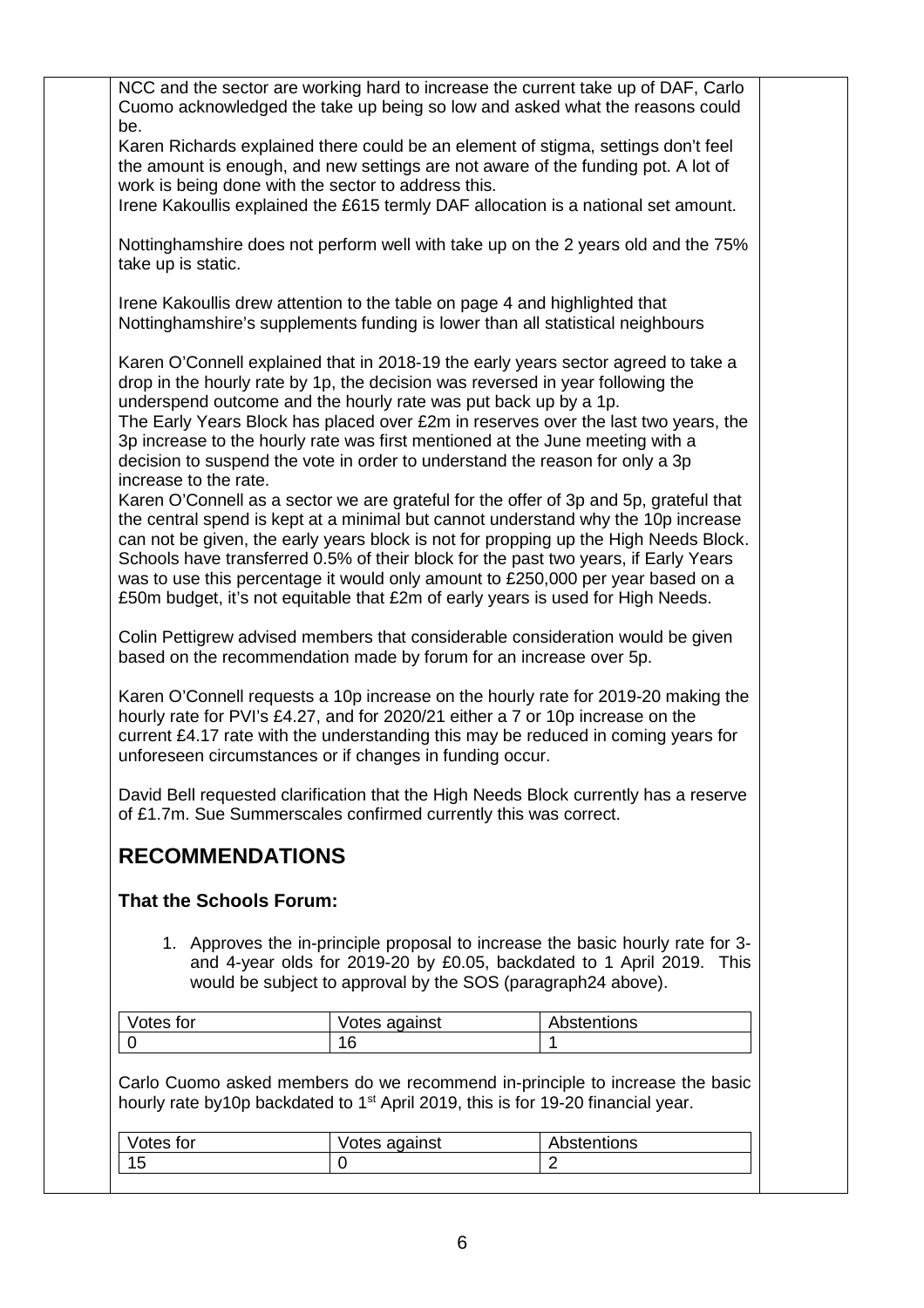Carlo Cuomo confirmed forum members support an increase of 10p per hour on the current hourly rate and for this to go back to Nottinghamshire County Council. David Bell asked who in the Council would make the decision regards the 10p. Colin Pettigrew advised this would be a political decision, members have on all but one occasion followed school forum recommendations. The increase is not a risk to Nottinghamshire County Council but to schools.

2. Consider and agree the initial proposed questions to be included in the consultation for early years funding rates for 2020-21.

Question a

A discussion was had around the base rate and the need to make question (a) on page 5 clearer.

Ly Toom and Karen O'Connell recommend instead of stating the increase amount to insert the rate specifying an increase of £4.17 to £4.27

A vote was taken to make this change

| Votes for | Votes against | Abstentions |
|-----------|---------------|-------------|
| AC        |               |             |

A vote was taking for all the other proposed consultation questions and the wording used.

Question b

| Votes for | Votes against | Abstentions |
|-----------|---------------|-------------|
|           |               |             |

Question c

| Votes for | Votes against | Abstentions |
|-----------|---------------|-------------|
|           |               |             |

Question d/e

| Votes for | Votes against | Abstentions |
|-----------|---------------|-------------|
|           |               |             |

Marion Clay reminded forum members that the 2-year-old pot had overspent by £64k and we would need to cover this overspend first

3. To note the change to the number of weeks that Schools and Academies funded will funded on and the corresponding change to the hourly rates received.

All 17 members noted the change.

Colin Pettigrew thanked Karen O'Connell for her commitment for the many years. The sector has been represented well. Karen O'Connell was able to achieve this thanks to the finance team and the information the department supplied and the transparent and open way the Nottinghamshire forum works.

Karen O'Connell recognised the finance team had provided information transparently for the Schools Forum.

#### **3f – 2020/21 Consultation proposals - verbal update**

This had been covered earlier in the meeting under agenda item 3d.